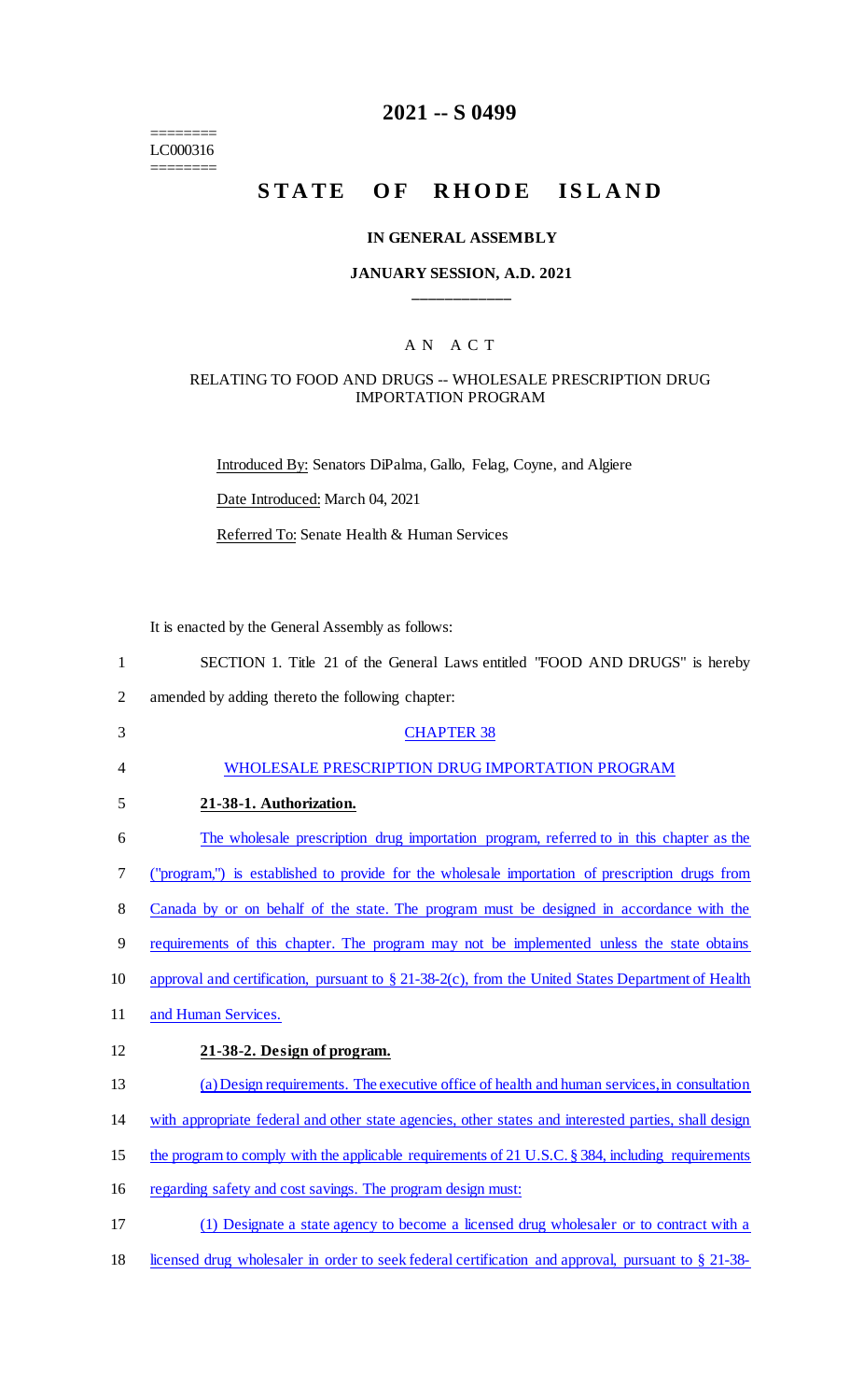2(c), to import safe prescription drugs and provide cost savings to consumers in the state; (2) Use prescription drug suppliers in Canada regulated under the laws of Canada or of one or more Canadian provinces, or both; (3) Ensure that only prescription drugs meeting the federal Food and Drug Administration's safety, effectiveness and other standards are imported by or on behalf of the state; (4) Import only those prescription drugs expected to generate substantial cost savings for consumers in the state; (5) Ensure that the program complies with the transaction and tracing requirements of 21 U.S.C. §§ 360eee and 360eee-1 to the extent feasible and practical prior to imported prescription drugs coming into the possession of the licensed drug wholesaler and that the program complies fully with those federal requirements after imported prescription drugs are in the possession of the licensed drug wholesaler; (6) Consider whether the program may be developed on a multistate basis through collaboration with other states; (7) Prohibit the distribution, dispensing or sale of imported prescription drugs outside of 16 the state; (8) Recommend a charge per prescription or another method of financing to ensure that the program is adequately funded in a manner that does not jeopardize significant cost savings to 19 consumers, including adequate funding for the initial start-up costs of the program; (9) Apply for and receive funds, grants or contracts from public and private sources; and 21 (10) Include an audit function. (b) Rules. The executive office of health and human services shall adopt and promulgate rules and regulations to design the program in accordance with the requirements of subsection (a) of this section no later than January 1, 2022. 25 (c) Request for federal approval and certification. The executive office of health and human services shall submit a request for approval and certification of the program to the United States Department of Health and Human Services no later than May 1, 2022. **21-38-3. Implementation.**  (a) Implementation of operation. Upon receipt of federal approval and certification under § 21-38-2(c), the state agency designated to oversee the program pursuant to this chapter shall implement the program as required in subsection (b) of this section. The program must begin operating no later than six (6) months following receipt of federal approval and certification. (b) Requirements. Prior to operating the program, the state agency designated to oversee 34 the program pursuant to this chapter shall: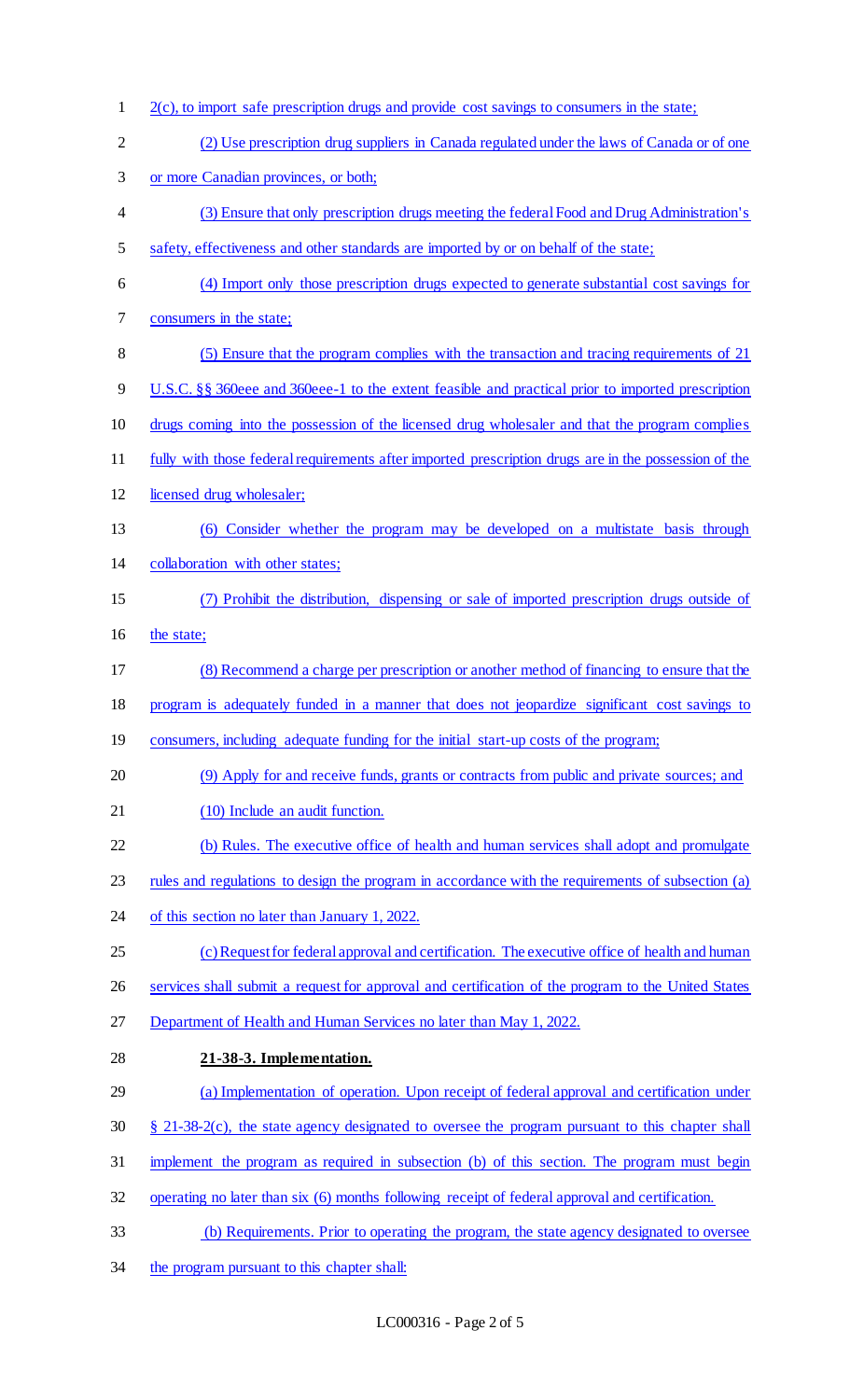| $\mathbf{1}$   | (1) Become a licensed drug wholesaler or enter into a contract with a licensed drug                 |
|----------------|-----------------------------------------------------------------------------------------------------|
| $\overline{c}$ | wholesaler in the state;                                                                            |
| 3              | (2) Contract with one or more distributors licensed in the state;                                   |
| 4              | (3) Contract with one or more licensed and regulated prescription drug suppliers in Canada;         |
| 5              | (4) Consult with health insurance carriers, employers, pharmacies, pharmacists, health care         |
| 6              | providers and consumers;                                                                            |
| 7              | (5) Develop a registration process for health insurance carriers, pharmacies and health care        |
| 8              | providers authorized to prescribe and administer prescription drugs that are willing to participate |
| 9              | in the program;                                                                                     |
| 10             | (6) Create a publicly accessible website for listing the prices of prescription drugs to be         |
| 11             | imported under the program;                                                                         |
| 12             | (7) Create an outreach and marketing plan to generate public awareness of the program;              |
| 13             | (8) Provide a telephone hotline to answer questions and address needs of consumers,                 |
| 14             | employers, health insurance carriers, pharmacies, health care providers and others affected by the  |
| 15             | program;                                                                                            |
| 16             | (9) Develop a two (2) year audit work plan; and                                                     |
| 17             | (10) Conduct any other activity determined necessary to successfully implement and                  |
| 18             | operate the program.                                                                                |
| 19             | 21-38-4. Annual reporting.                                                                          |
| 20             | Beginning January 2023, and annually thereafter, the executive office of health and human           |
| 21             | services, or other state agency designated to oversee the program pursuant to this chapter, shall   |
| 22             | report to the speaker of the house and president of the senate regarding the implementation and     |
| 23             | operation of the program during the previous calendar year, including:                              |
| 24             | (1) The prescription drugs included in the program;                                                 |
| 25             | (2) The number of participating pharmacies, health care providers and health insurance              |
| 26             | carriers;                                                                                           |
| 27             | (3) The number of prescription drugs dispensed through the program;                                 |
| 28             | (4) The estimated cost savings to consumers, health insurance carriers, employers and the           |
| 29             | state during the previous calendar year and to date;                                                |
| 30             | (5) Information regarding implementation of the audit work plan and audit findings; and             |
| 31             | (6) Any other information the executive office of health and human services, or other state         |
| 32             | agency designated to oversee the program pursuant to this chapter, considers relevant.              |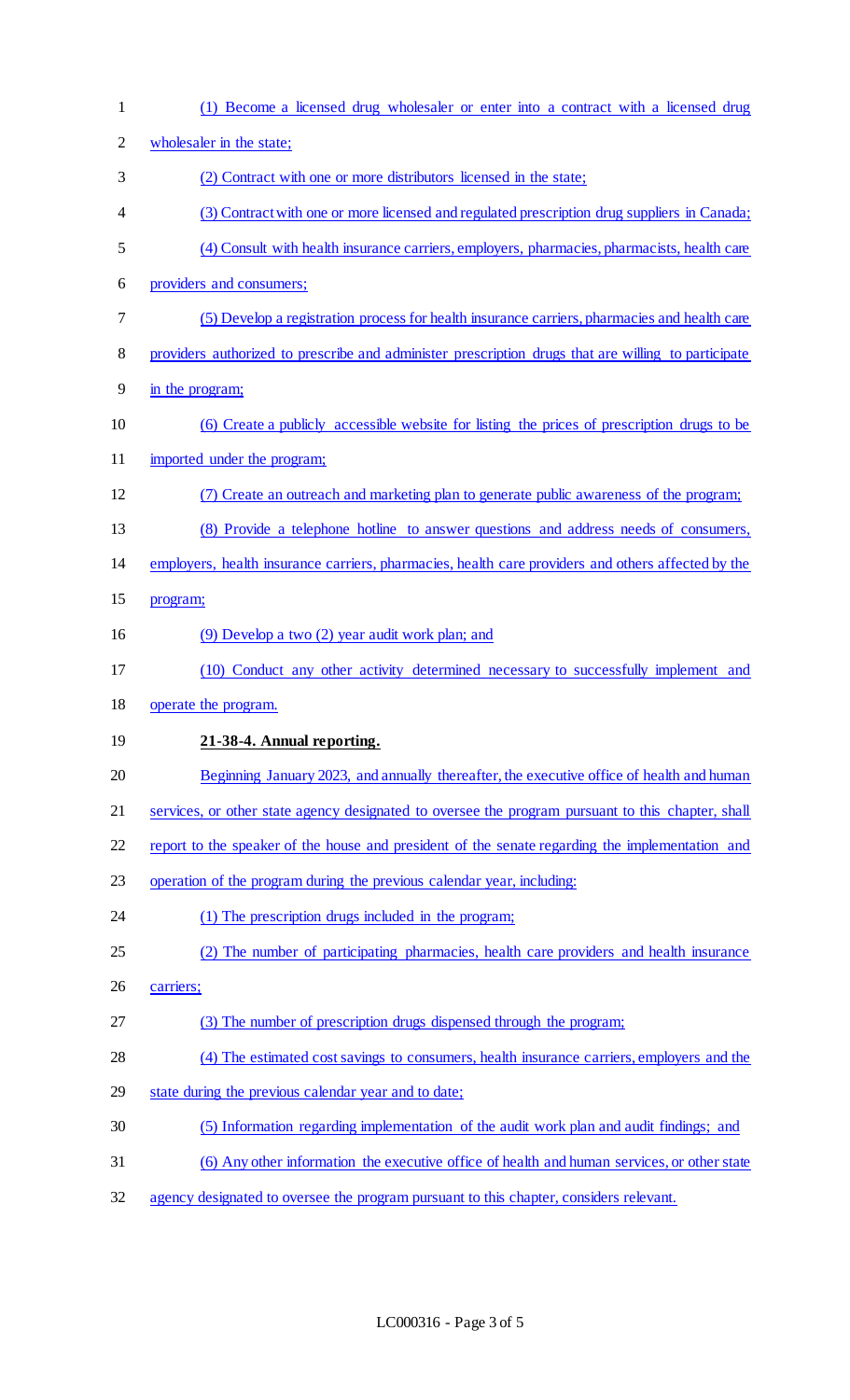#### ======== LC000316 ========